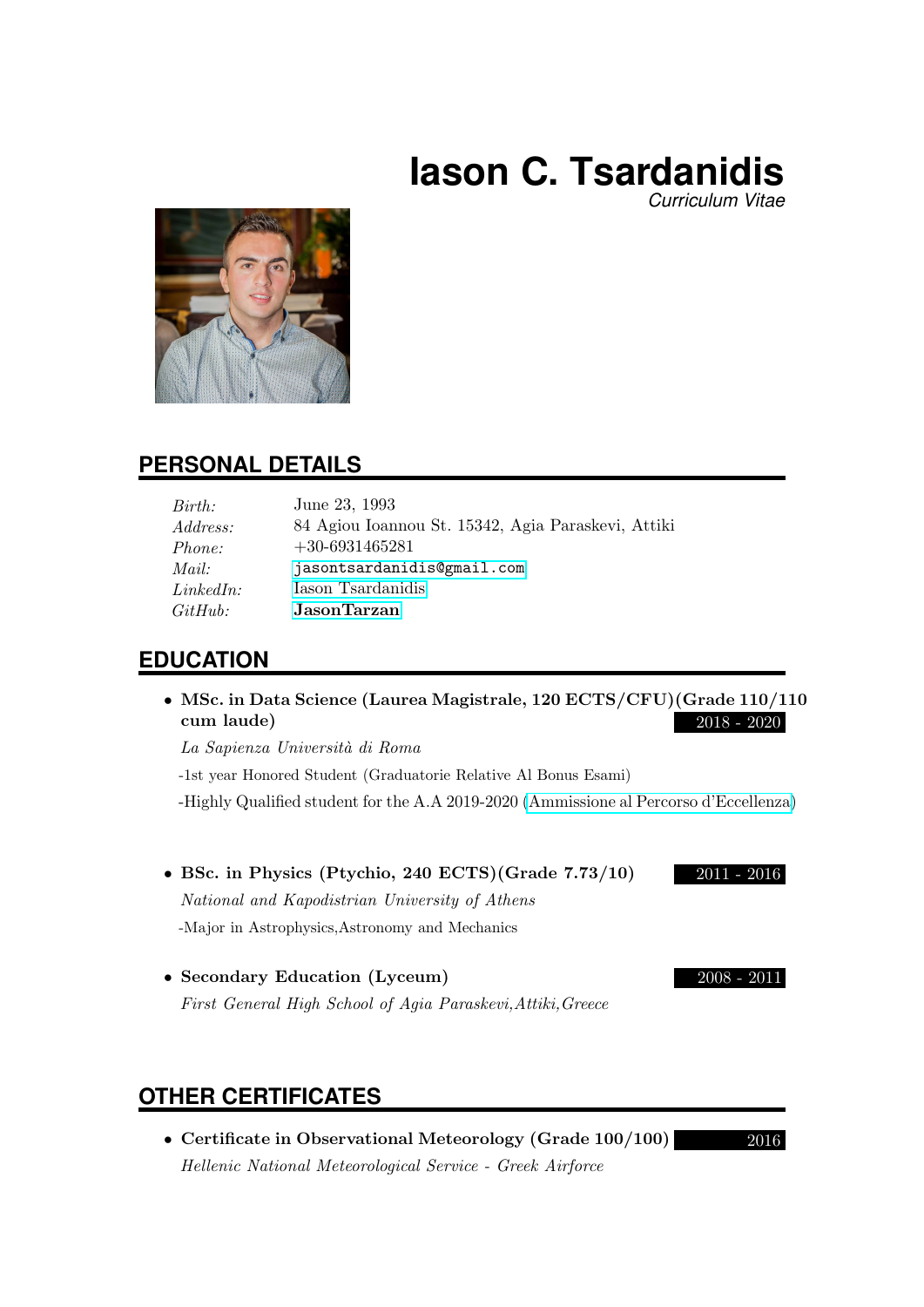# **WORK EXPERIENCE**

### • Research Associate - Data Scientist 2020 - Today

[Beyond Center of Excellence](http://beyond-eocenter.eu/) - [National Observatory of Athers](https://www.noa.gr/en/)

Research on Big Data, Artificial Intelligence and Machine Learning techniques applied on Agricultural monitoring and Agri-hubs using Earth Observation and Remote Sensing.

### • Data Science Intern 2020

### ENEL GLOBAL SERVICES S.R.L., Rome, Italy

Master Thesis on Machine Learning and Deep Learning techniques implementation for the estimation of Power Outages events due to inclement meteorological weather conditions applied on the energy supply network of Italy.

### • Research Associate - Data Scientist 2017 - 2019

[SmartRUE](http://www.smartrue.gr/en/home-2/) - [Hellenic Institute of Communication and Computer Systems \(ICCS\)](https://www.iccs.gr/en/?noredirect=en_US)

- (2017 2018) Research on Artificial Intelligence, Machine Learning and Time Series Forecasting methods applied on Wind and Solar Power Forecasting for Renewable Energy Sources in Greek islands and continental country using Meteorological Data.
- (2019 Summer Stage) Assisted in the construction of a robust CNN model for the prediction of the estimated energy produced from Wind and Solar energy parks using Meteorological Data and taking into account local factors.

### • Compulsory Military Service, Greece 2016 - 2017

### Greek Airforce

Weather Observer for the Hellenic National Meteorological Service at stations of Athens (Elliniko) and Santorini.

• Tutoring 2012 - 2015

Tutoring on Mathematics, Physics and Geometry for students of secondary education.

# **SEMINARS,CONFERENCES,WORKSHOPS ATTENDED**

• [Training Camp ENEL](https://www.youtube.com/watch?v=3zwC_hHbge0) \*\* Data Science for Business \*\* 2019

Training camp of total 20 hours that took place on "La Sapienza" Università di Roma, consisted of teck talks,workshops and a final project presentation on topic related to Business Engagement and inventiveness applied on the field of Data Science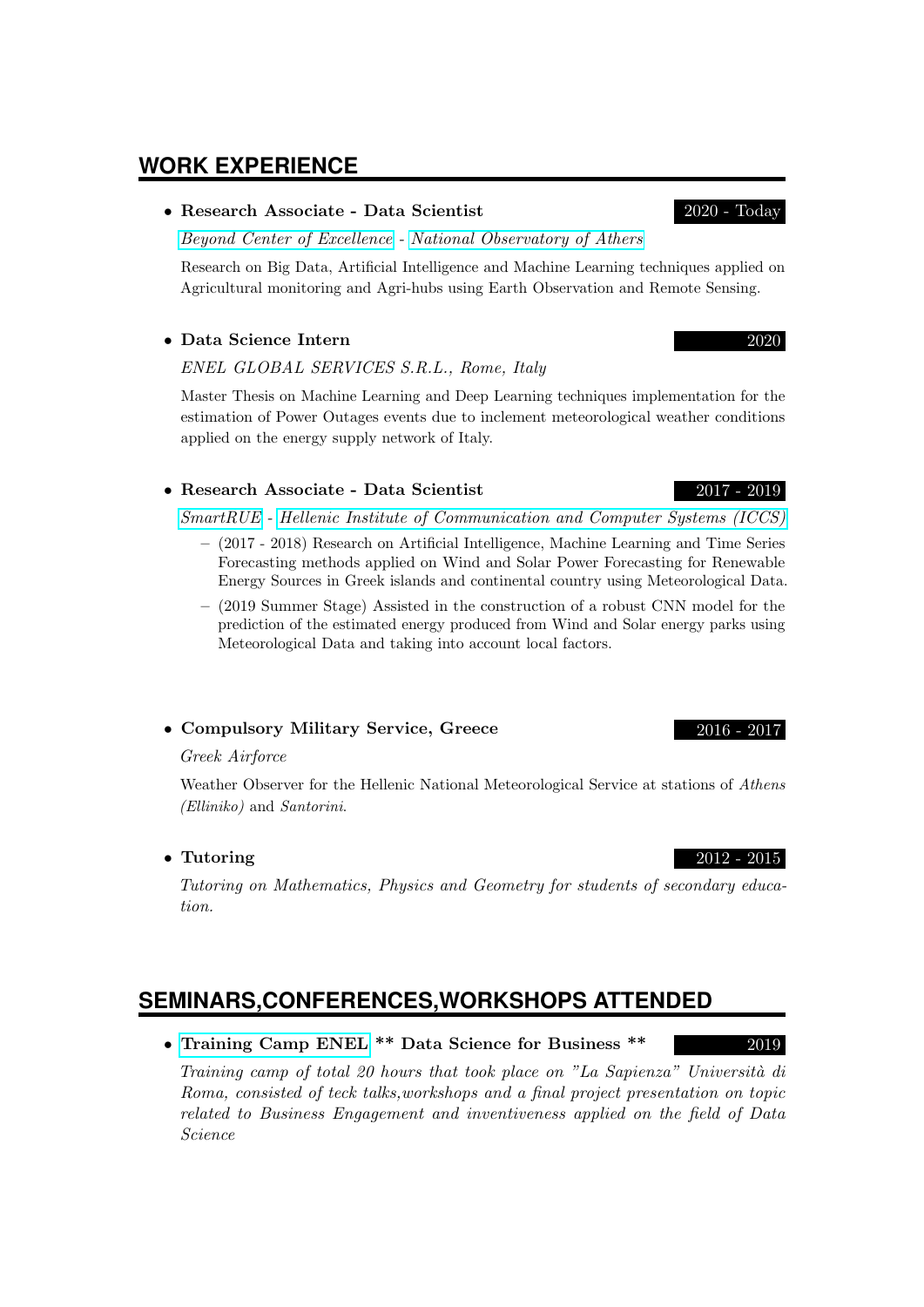• Attended the 7th International Particle Physics Materclasses at Democritos Research Center 2011

This international event was organized by the European Particle Physics Outreach Group.

### **RESEARCH EXPERIENCE**

### • Master Thesis 2020

"Intelligent Outages Prediction due to Inclement Weather Local Phenomena"

Thesis at the Faculty of Ingegneria dell'informazione, Informatica e Statistica of La Sapienza Università di Roma, Italy in collaboration with ENEL GLOBAL SERVICES S.R.L. Supervisors: Prof. Pierpaolo Brutti, Dr. Alessandro Perina

Abstract: This thesis aims in the integration of an outages prediction mechanism, implementable on the electrical grid-like facilities of the Italian power network. Based on real data taken from industrial utilities, a detection model is elaborated in order to forecast accidental failures in the system due to inclement local weather phenomena. The general goal of the whole project is the accurate prediction of the potentially harmful for the installments days based on the daily meteorological prognoses and the estimation of the total impact on the entire network system. Different predictive models were trained on different areas of the Italian territory taking into consideration the local weather factors and the various topical system characteristics. In addition, several statistical machine learning routines and techniques inaugurated in order to handle with the problem of high data sparsity and label noise coming from secondary unlabeled sources. In conclusion, an evaluation of the developed methods performed with the view to compare directly on several already existed works in the state-of-the-art and assess the benefits and the applicability for power industry.

### • Bachelor Thesis 2016

### "High Energy Radiation from Isolated Pulsars"

Thesis at the Section of Astrophysics, Astronomy and Mechanics, Department of Physics,University of Athens,Greece.

Supervisor:Prof. Dr. Apostolos Mastichiadis.

Abstract: In this work I focused on the production of a gamma-ray theoretical spectrum of the Pulsar Geminga and the comparison with the observed ones. Based on the Polar  $Cap$  Model and the mechanisms of *Curvature Radiation(CR)* and *Inverse Compton Scat*tering(ICS) I created an algorithm in  $C^{++}$  and MATLAB environment, as well I took into account corrections because of the absorption phenomenon of Magnetic Pair Creation and the interaction of  $\gamma$  photons with adjacent magnetic lines of Pulsar's outer magnetosphere.

### **SKILLS**

| Languages: | Greek (Mother Tongue)                                    |
|------------|----------------------------------------------------------|
|            | English (Level of Proficiency certificate in English-C2) |
|            | French (Level Delf-B1)                                   |
|            | Italian (Basic Knowledge)                                |